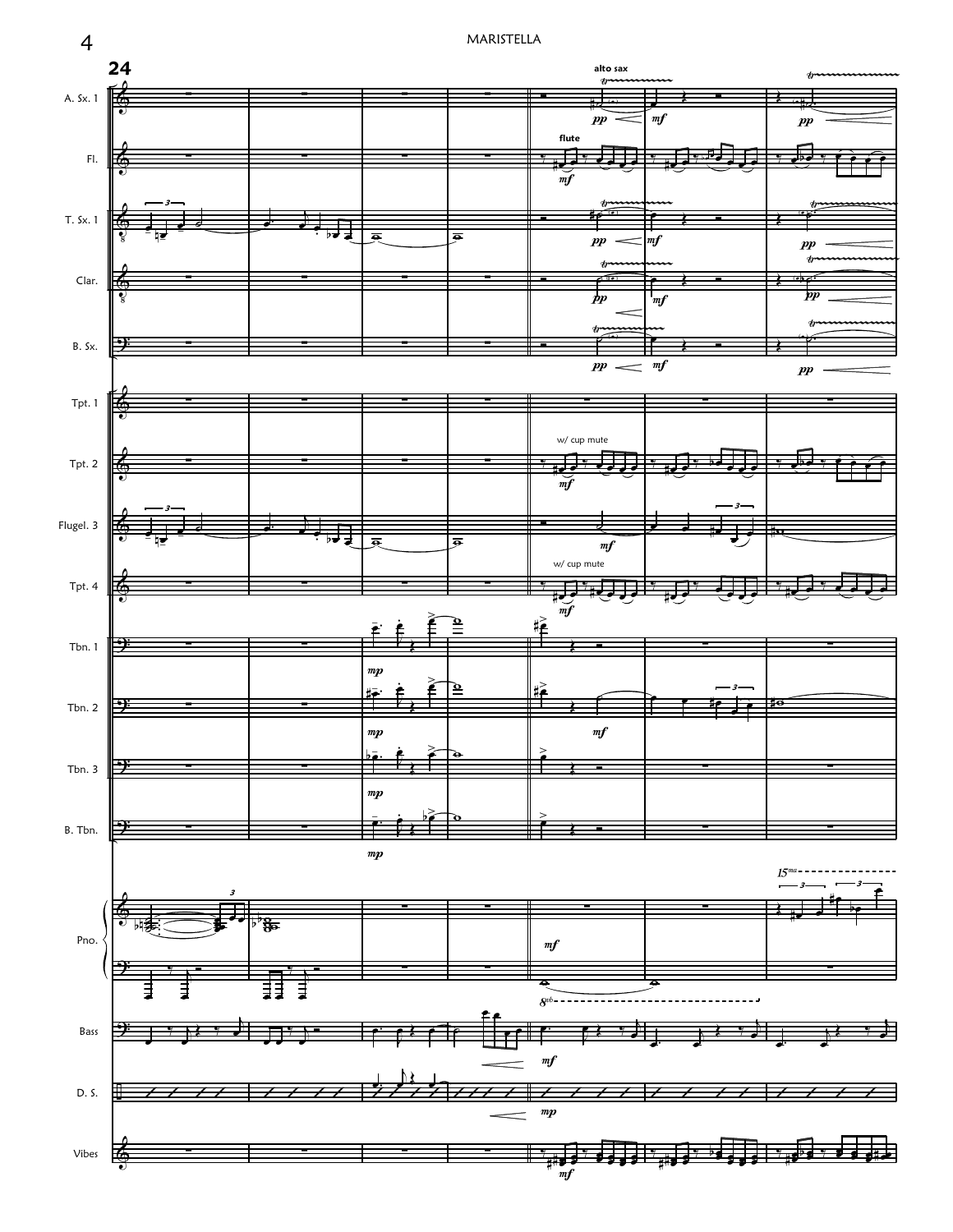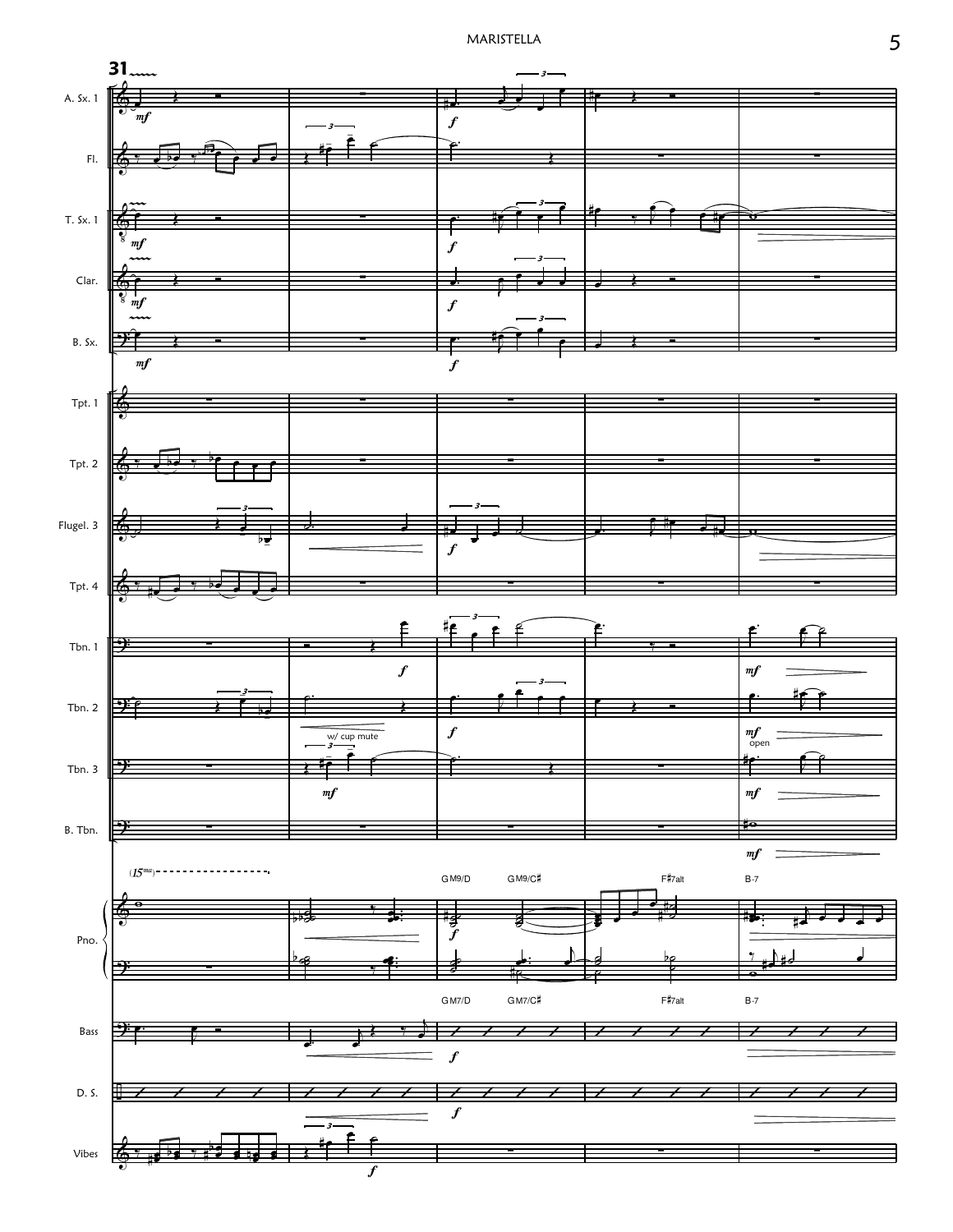

MARISTELLA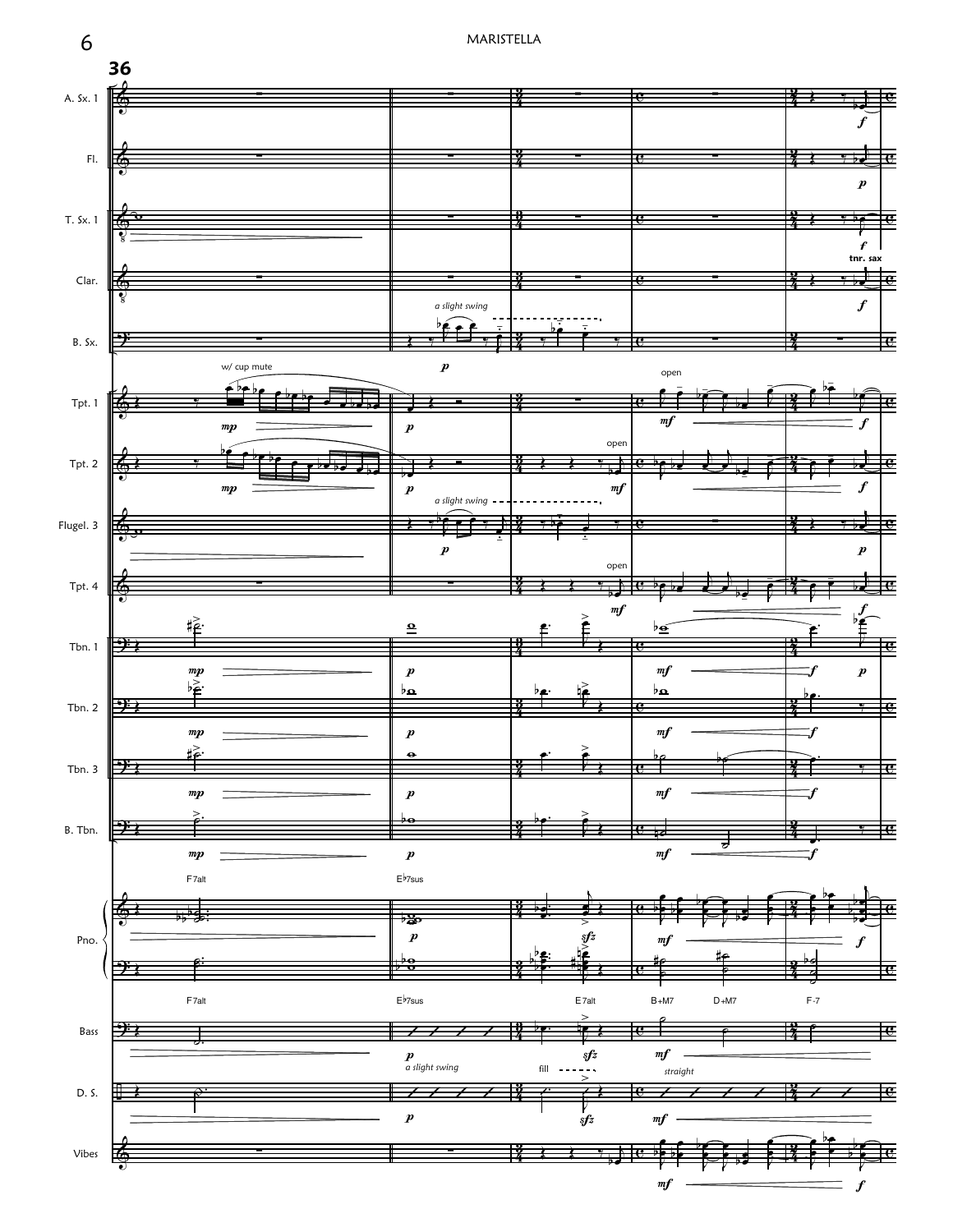

MARISTELLA